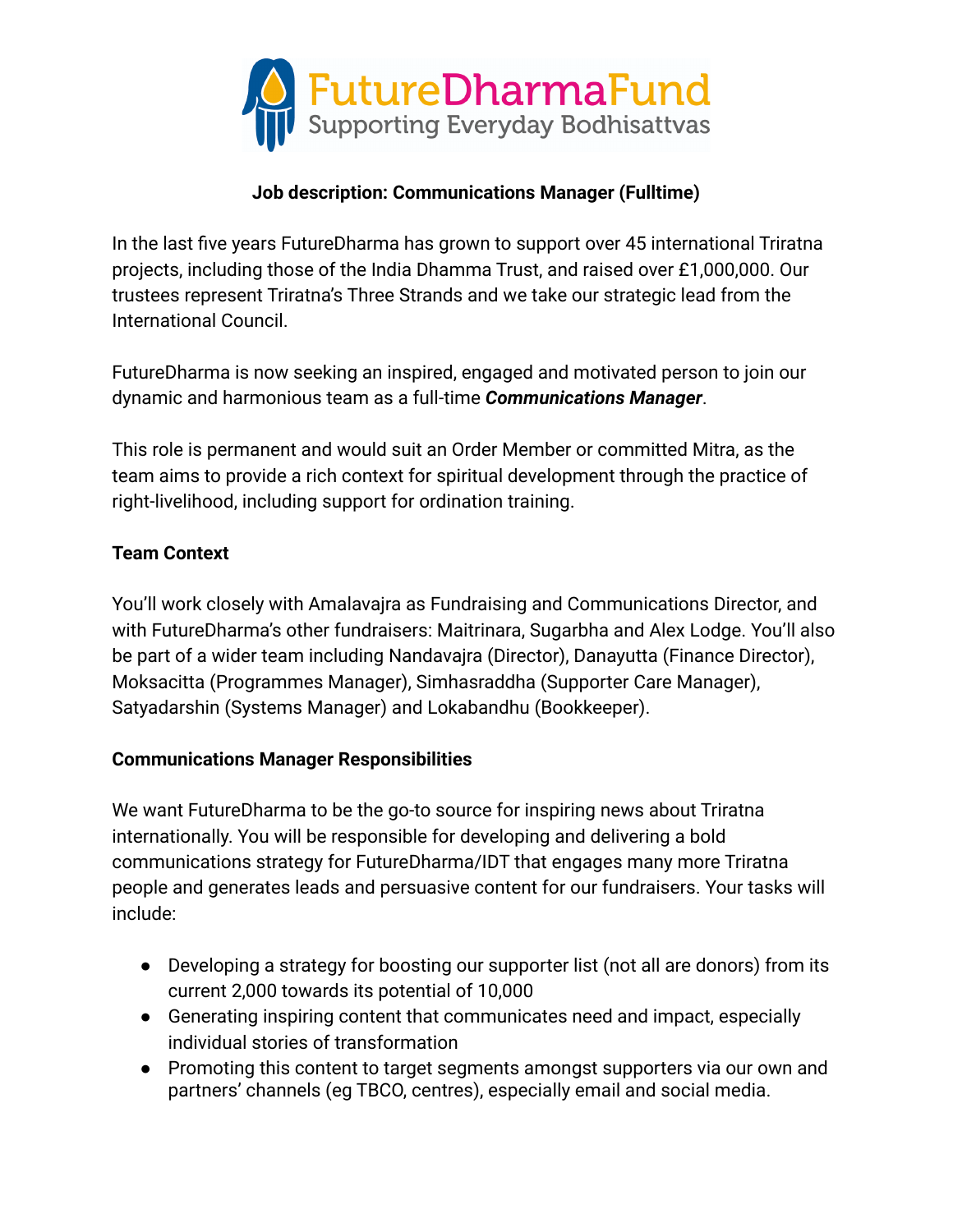- Producing newsletters, donor annual reports and other programmed donor communications, as part of a planned 'supporter journey'
- Working with other Triratna Institutions such as the International Council and TBCO to create and deliver online engagement events and festivals
- Steward and develop our branding and core messaging
- Review and project manage a new website
- Support the Tiratanaloka Unlimited appeal in its communications work
- You may be asked to do other reasonable tasks, especially in support of digital fundraising, as required.

# **Skills and Characteristics**

# *Essential*

- An imaginative and persuasive communicator, especially through writing, images and video
- Able to work well in a team environment, handle multiple assignments and meet deadlines.
- Knowledge of best practices for writing and publishing on different platforms (especially email, Facebook and Instagram)
- Creative and strategic thinker with good judgment and ability to make independent decisions in a changing environment.
- Confident and proficient in using MS Office, and Google equivalents, including online file storage platforms (e.g. Gdrive) and other applications used for content creation
- Confident in managing social media platforms
- Creative and reliable, with an eye for detail, especially in relation to written communicating with supporters
- Inspired and motivated by being part of the dynamic, forward-looking team
- A Mitra, a Mitra training for ordination or an Order Member
- Committed to Bhante's vision of sangha and Dharma practice

# *Preferred*

- Experience of developing effective communications strategy
- Experience with digital fundraising
- Well 'networked' in Triratna
- Video editing skills
- Confident in managing Mailchimp and Wordpress websites
- An understanding of FutureDharma's vision, structure and activities to date